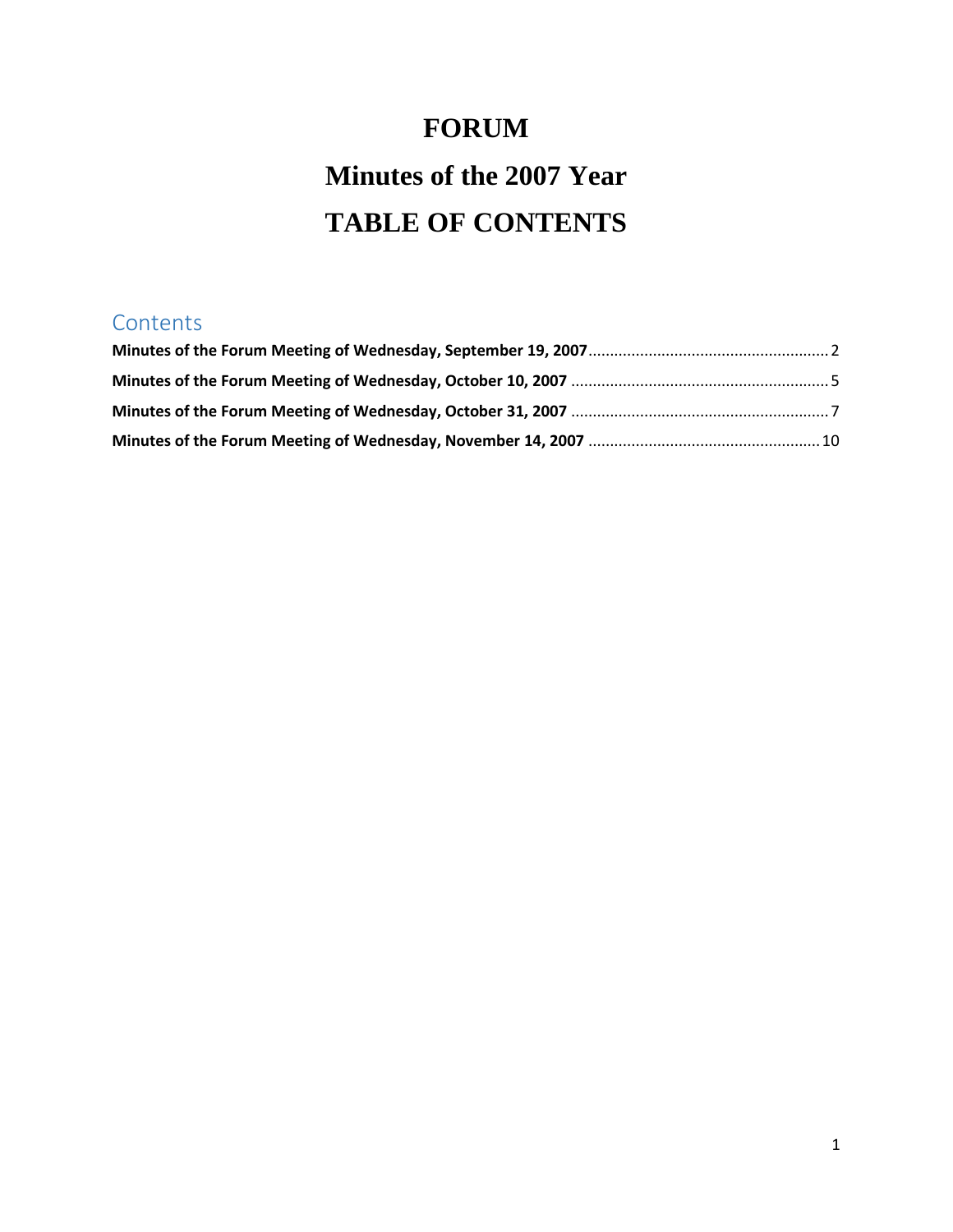# **Approved 10/10/2007**

# <span id="page-1-0"></span>Minutes of the Forum Meeting of Wednesday, September 19, 2007

Chairperson Michael Coffta called the meeting to order on September 19, 2007, at 3 PM in the Multipurpose-B Room, Kehr Union.

**Present**: Joseph Andreacci, Shahalam Amin, Alana B. Atchinson, Richard Baker, Liza Benedict, Christopher W. Bevan, Michael Krolikowski (in for Veronica Breisch), Michael Coffta, Drue Coles, Mark Decker, Vincent DiLoretto, Sheng Ding, James Ermatinger, Ralph M. Feather, Jr., Jimmy Gilliland, John Grandzol, William Green, Anita Hakim, Steven Hales (in for Gary Hardcastle), W. R. Harrar, David Heineman, H. Preston Herring, Todd Hoover, C. J. Hoppel, Ghassan Ibrahim, Barry Jackson, Jessica Kozloff, James Mackin, Robert Marande, Christine Mehlbaum, James Mullen, Margaret O'Connor, Gretchen Osterman, Timothy Phillips, Conrad Quintyn, Jennifer Raup, Alicia King Redfern, John H. Riley, Richard H. Rugen, Safa Saraçoğlu, Deb Sanders, Luke Springman, Ann Stokes, Mark A. Tapsak, Barbara Wilson, Mary Vezendy, Yang Xia, Kathryn Yelinek. and Gregory Zimmerman.

**Guests who signed in**: Bill Barnes, Eric Foster, Sybil Holloway, Jonathan Lincoln, Jeff Long, James Matta, and Virginia Rinkus.

#### 1. **Approval of September 19, 2007 Agenda**

Richard Baker moved that the Agenda be approved; seconded by Ralph Feather. The motion was approved by voice vote.

#### 1. **Approval of April 25, 2007 Minutes**

Todd Hoover moved that the Minutes be approved; seconded by Mark Decker. The motion was approved by voice vote.

#### **3**. **Announcements**

Michael Coffta welcomed everyone to the Forum meeting and briefly explained how the Forum works. He invited participation and asked that suggested topics be sent to him for placement on the Agenda or discussed in Open Forum. He announced that he and his wife now have three daughters; their twin girls were born this past July.

#### **4. Reports by Standing Committees**:

a. BUCC

Michael Coffta reported for John Riley, BUCC Chair, that this committee has not met this semester. September 26 is their first meeting of the semester.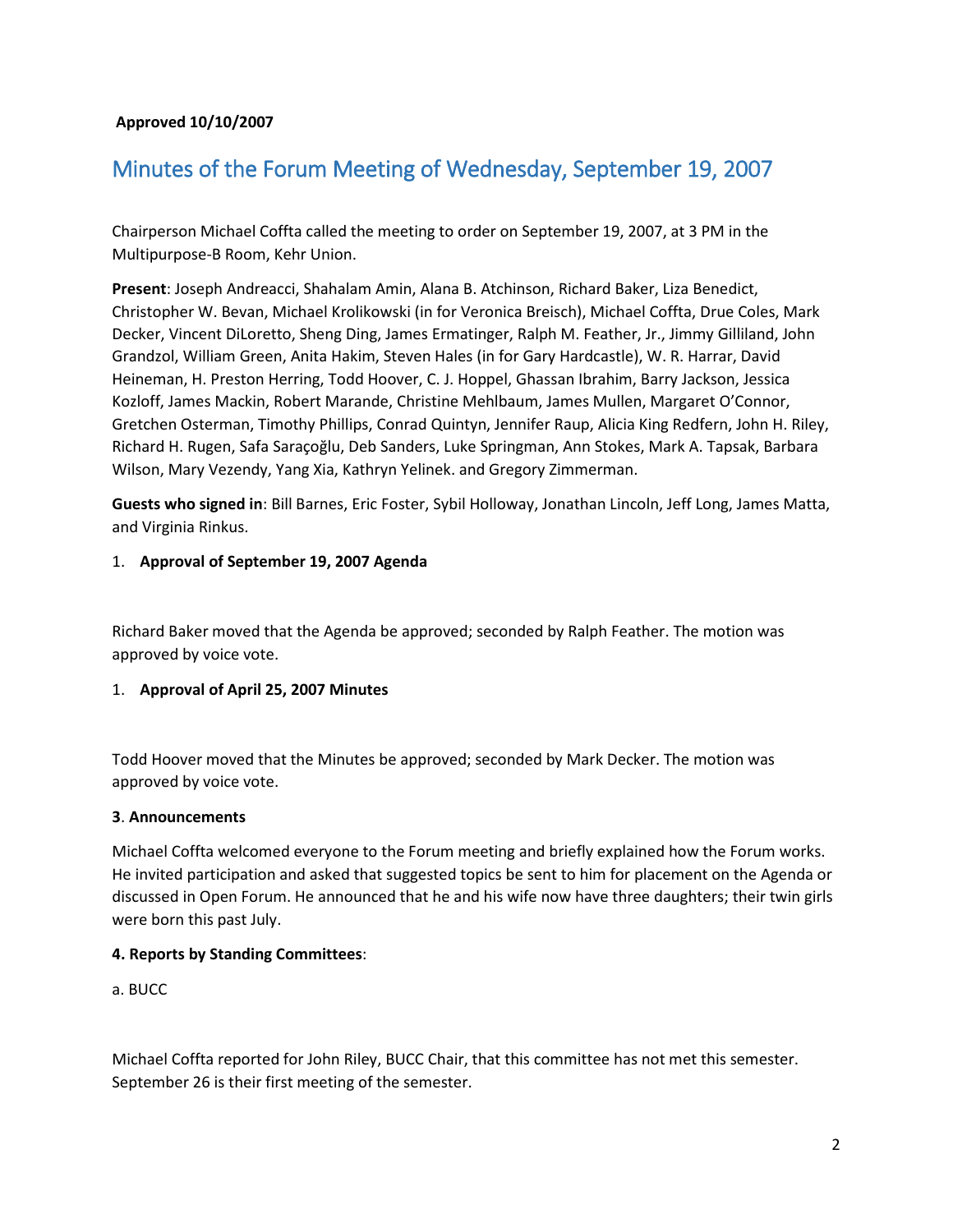#### b. General Administration Committee

Vince Diloretto reported that this committee has not met.

# c. Planning and Budget

James Mackin reported that this committee met last week and had subcommittee reports. They had an enrollment update with a history of enrollment and number of faculty. They had an update on the budget and action plans. They will increase department operating budgets and fund a number of university-wide action plans. Parking was also discussed.

# d. Student Life

Jen Raup reported that this committee has not met.

# e. Middle States Steering Committee

Richard Baker reported that this committee has met twice. They were able to start discussion of findings and issues when they met this morning. They will recommend that a separate group outside of the Middle States Steering Committee be formed with regard to the general education portion of assessment.

# **5. Nominations for and Election of University Forum chair**

Chair Michael Coffta opened the nominations for Forum chair. Gretchen Osterman nominated Michael Coffta for Chair of the Forum; seconded by William Harrar. Michael Coffta accepted the nomination. Richard Baker moved that the nominations be closed; seconded by Tim Phillips. The motion to close the nominations was approved. By unanimous voice vote, Michael Coffta was re-elected as Forum chair.

# **6. Opening of School Remarks**

#### a. AFSCME

Michael Krolikowski thanked Dr. Kozloff for her 13 years of dedication to BU. He discussed challenges and the good working relationship with management. He asked for more training and education for staff as they assume the responsibility to do more with less.

#### b. SCUPA

Gretchen Osterman introduced herself and wished everyone a great year. She noted that they are currently in negotiations at the state level.

#### c. Student Representative

Chris Bevan announced that they had met Monday afternoon with a full senate. Committee assignments will be in place this week.

#### d. President Kozloff

Dr. Kozloff discussed enrollment, the budget, and system accountability measures. BU is very close to projections for fall enrollment with an increase in undergraduate FTE. BU is more heavily undergraduate than our sister universities, and the goal is to remain stable in undergraduate with growth in graduate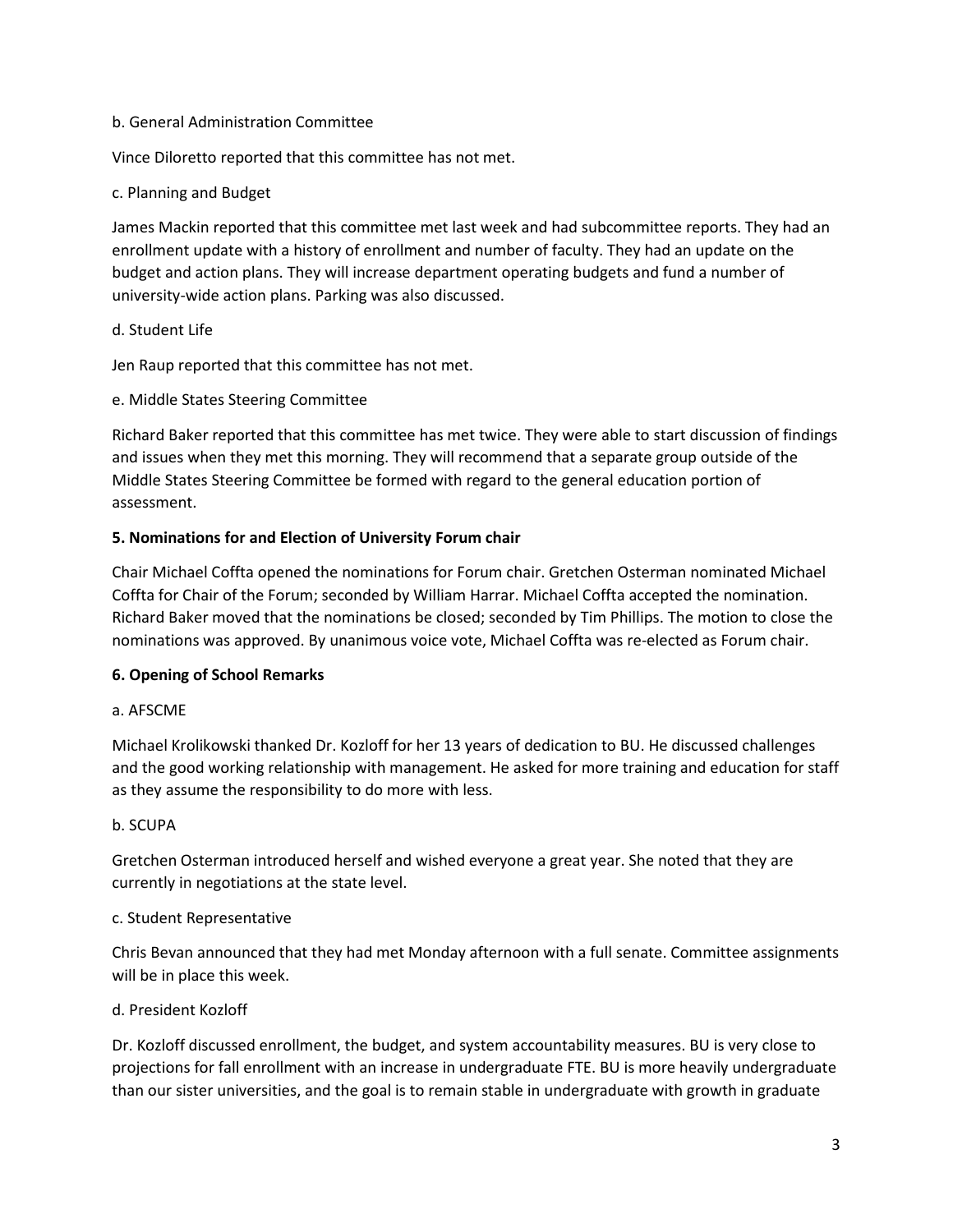programs. She hopes that next month the Master's program in Exercise Science will be approved. She thanked Chris Keller, Director of Admissions, for doing a great job.

With regard to the proposed budget, assuming tuition stays the same, any increase is due to increase in enrollment, with BU's budget need being \$3,799,898. There is a big increase in contracts and wages due to an increase in number of FTE. BU is one of the few who have not had to cut personnel. She noted that one of her proudest accomplishments at BU is that she has never had to cut faculty. With about a 1.2 increase in enrollment, there has been an increase in faculty of 15.86 FTE. Dr. Kozloff stated that BU is in good financial shape and has been able to weather past budget reduction requests.

She described the system accountability measures for 2006-07 as measured by three categories: baseline, self- improvement, and compared with previous year. Dr. Kozloff described meeting faculty productivity measures in credit hours per instructional faculty and how this allows BU to hire additional faculty. Noting that the funding formula is based on growth, BU plans to grow in the areas of distance education and graduate programs. BU measures last in minority executives and female faculty but ranks second in four- and six-year graduation and retention rates.

# e. APSCUF

Dr. Stephen Kokoska discussed the new quad, Ben Franklin renovations and the large classrooms in the new McCormick annex. He gave a number of examples of his experiences in teaching large classes. He discussed the advantages and disadvantages of large classes for different subjects.

# **7. Open Forum**

Liza Benedict invited members to hear the final report on branding that will be held on October 15 at 10 AM and 2 PM in KUB Multipurpose-B.

Luke Springman asked to discuss how a faculty senate could be formed at a future meeting.

# **8. Adjournment**

John Riley moved that the meeting be adjourned; seconded by Alana B. Atchinson. The meeting was adjourned at 4:19 PM by consensus.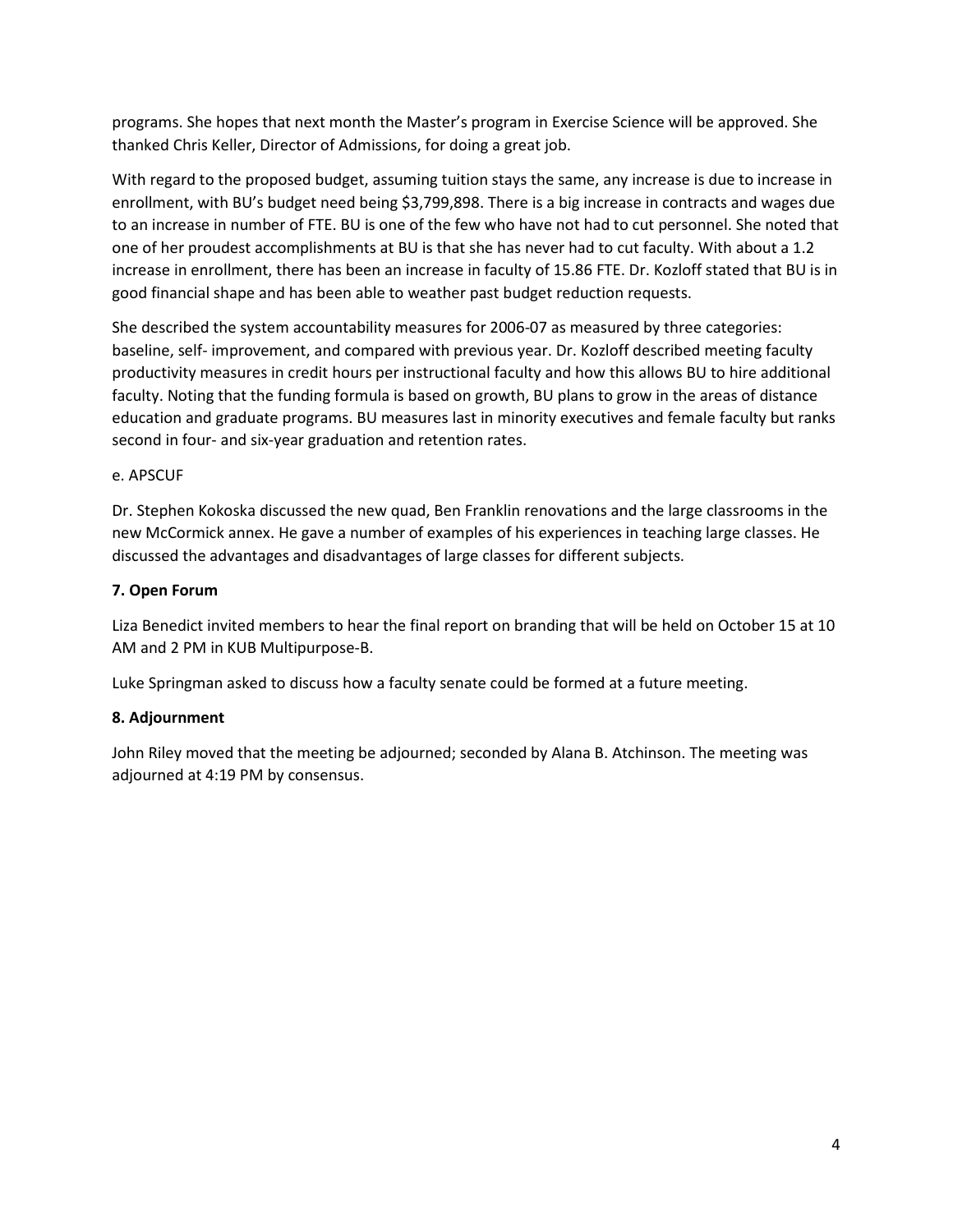# Approved 10/31/07

# <span id="page-4-0"></span>Minutes of the Forum Meeting of Wednesday, October 10, 2007

Chairperson Michael Coffta called the meeting to order on October 10, 2007, at 3:08 PM in the Multipurpose-A Room, Kehr Union.

Present: John Hintz (in for Shahalam Amin), Joseph Andreacci, Alana B. Atchinson, Richard Baker, Christopher W. Bevan, Veronica Breisch, Nogin Chung, Michael Coffta, Noreen Chikotas (in for Linda Cook), Drue Coles, Mark Decker, Sheng Ding, Jean Downing, Ralph M. Feather, Jr., Anita Hakim, Jimmy Gilliland, John Grandzol, W. R. Harrar, David Heineman, C. J. Hoppel, Barry Jackson, Jonathan Lincoln (in for James Mackin), Robert Marande, Dianne Mark, Rand Martin, Samantha Mason, Christine Mehlbaum, Margaret O'Connor, Gretchen Osterman, Timothy Phillips, Conrad Quintyn, Alicia King Redfern, John H. Riley, Richard H. Rugen, Safa Saraçoğlu, Luke Springman, Ann Stokes, Mary Vezendy, Barbara Wilson, Yang Xia, Kathryn Yelinek, and Gregory Zimmerman.

Guests who signed in: Alison Stone-Briggs, Eric Foster, Marika Handakas, and Sybil Holloway.

#### 1. **Approval of October 10, 2007 Agenda**

John Riley moved that the Agenda be approved; seconded by Richard Baker. The motion was approved by voice vote.

#### 2. **Approval of September 19, 2007 Minutes**

Ralph Feather, Jr. moved that the Minutes be approved; seconded by Gretchen Osterman. The motion was approved by voice vote.

#### 3. **Announcements**

No announcements.

#### 4. **Reports by Standing Committees:**

#### a. BUCC

John Riley reported that the BUCC met on September 26. They reviewed the 2009-2010 Academic Calendar and sent it to the Provost. They discussed substantive 2008 Summer Calendar changes that were presented by Tom Fletcher. They passed a Concept Approval for a Master of Arts in Public Policy and International Affairs from the Department of Political Science. They approved and recommended to the Provost, PRP 3463, Graduate Admissions, Withdrawal, Course Repeat, Transfers, and Graduation Requirements. They had a first reading of PRP 3506 Class Attendance. The proposed revisions to this policy will address short-term military obligations. Their next meeting is October 24; this will be their open forum meeting.

b. General Administration Committee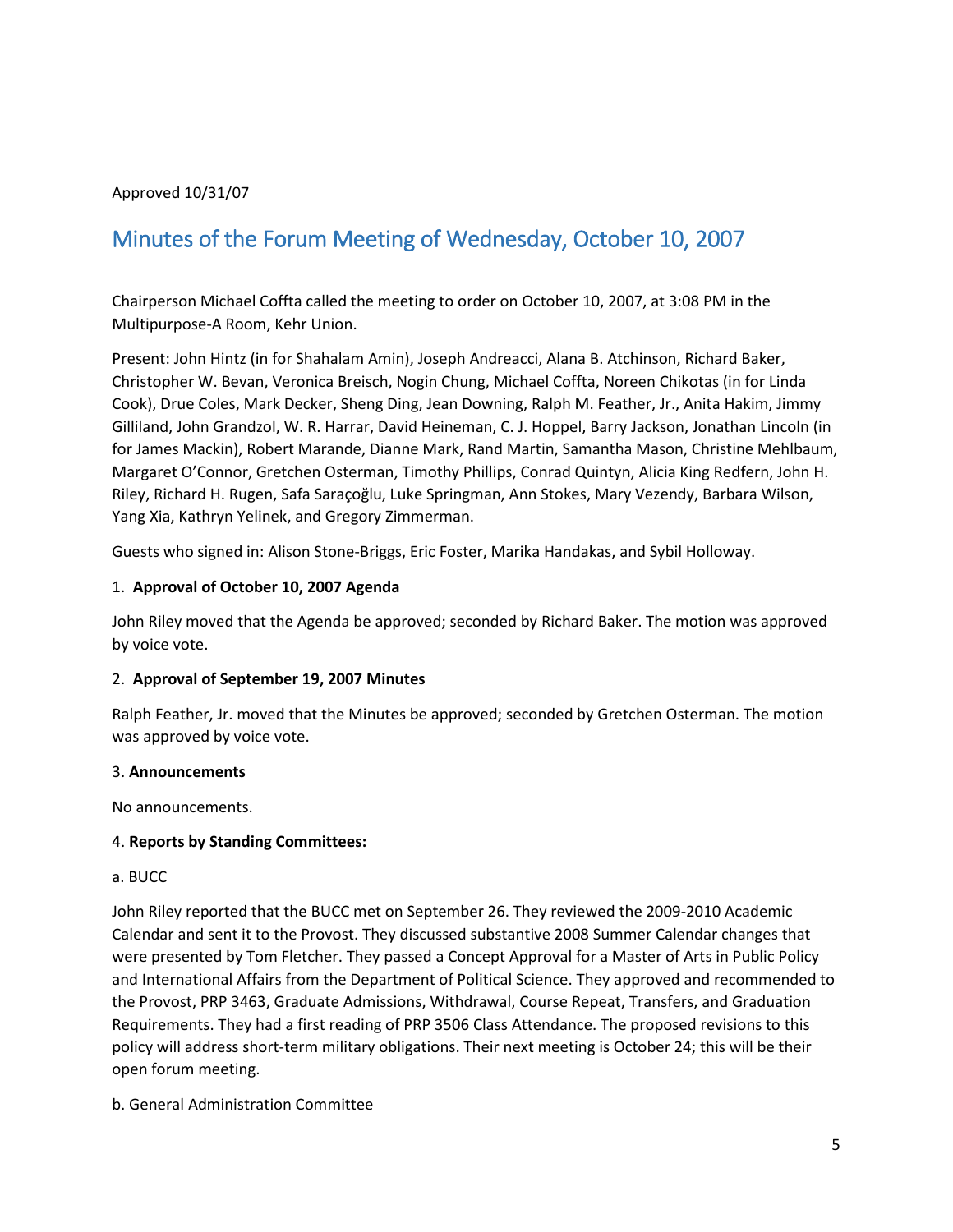Richard Rugen reported for Vince Diloretto that this committee will meet tomorrow.

# c. Planning and Budget

Jonathan Lincoln reported for James Mackin that this committee will meet next week. He announced that they will fund an additional \$187,000 of action plan proposals, mainly for items for accreditation and updating equipment and software.

d. Student Life

No report.

e. Middle States Steering Committee

Richard Baker reported that this committee met October 3. They will recommend to the administration and to the BUCC chair that a task force on general education be established.

# 5. **Role and Function of the University Forum/Shared Governance**

Michael Coffta lead a discussion on the role of the Forum and shared governance. This role has been mentioned at the Forum previously and discussed at the Secretariat. He researched other State System Universities and found variations on our current system. The three variables in governance bodies are membership (appointed or elected at large), constituencies represented, and amount of authority. He reviewed the stated purposes of the Forum, including that it is a recommending body. He asked members to consider if they wanted to change the current Forum structure, and what changes they would suggest, or if they wanted to leave the current structure in place.

Members discussed past recommendations on policies, such as arming the police and the alcohol policy. Since the Forum only has the power to recommend, some members felt that it lacked authority. Some members felt that more power needed to be created, while others felt that they were not using the power that they already have. Many members felt that their concerns were heard and taken seriously. They discussed a faculty senate, number of representatives, student involvement, continuous improvement, the power to disagree with policies and programs, and how to bring proposals to the Forum. Suggestions included fewer meetings, fewer data related reports, more senior representatives, and inviting discussion on topics brought in "Everyone" emails. John Riley thanked Michael Coffta for providing background for this discussion.

# 6. **Open Forum**

Ralph Feather, Jr. expressed his concern for the safety of students crossing Second Street. He asked if Town Police would place signs indicating that students have the right-of-way. It was suggested that the roadway be marked for this purpose also. Michael Coffta will check into this.

# 7. **Adjournment**

John Riley moved that the meeting be adjourned; seconded by Dean Dianne Mark. The meeting was adjourned at 4:12 PM by consensus.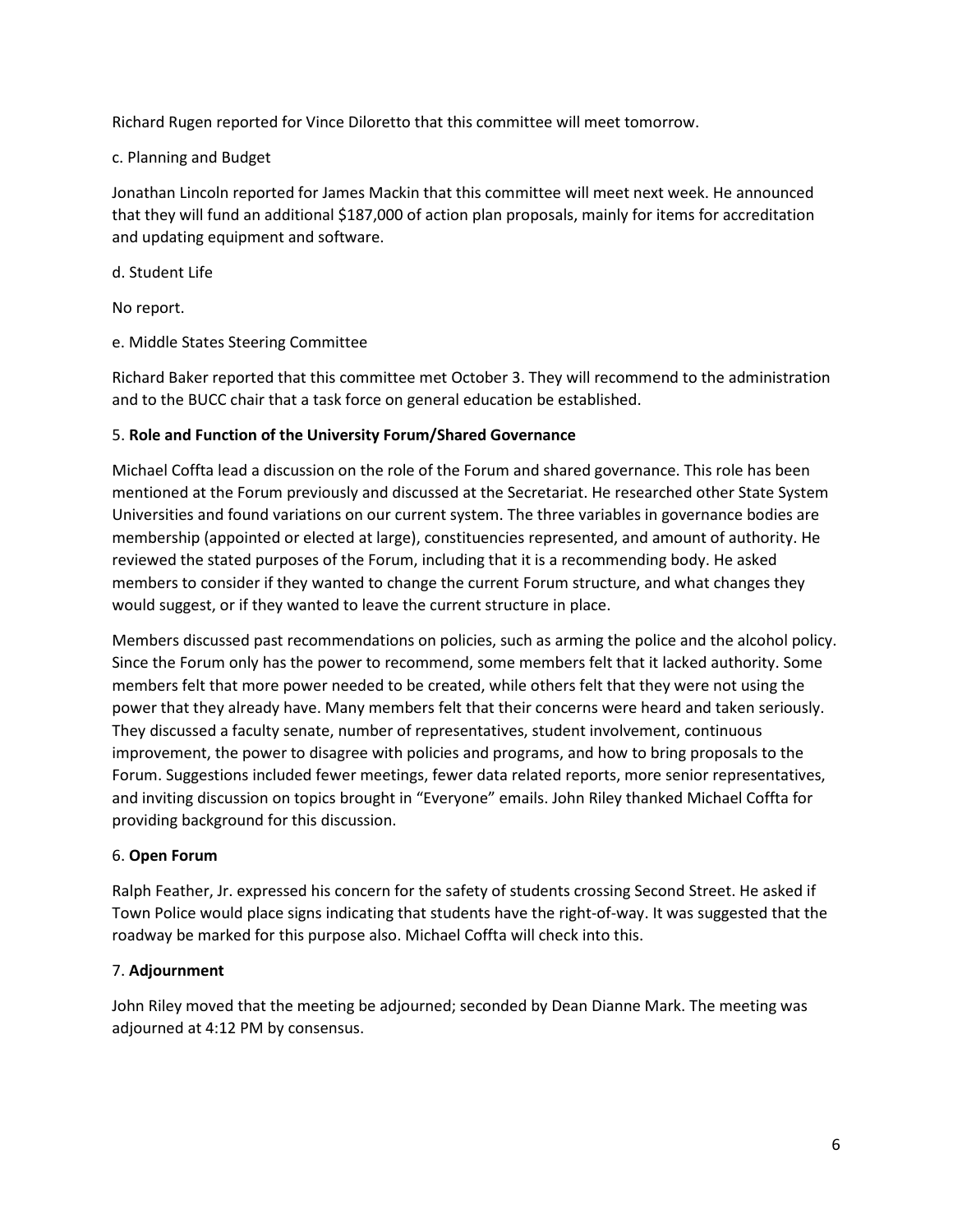Approved as corrected 11/14/07

# <span id="page-6-0"></span>Minutes of the Forum Meeting of Wednesday, October 31, 2007

Chairperson Michael Coffta called the meeting to order on October 31, 2007, at 3:05 PM in the Multipurpose-B Room, Kehr Union.

Present: Shahalam Amin, Joseph Andreacci, Richard Baker, Lisa Benedict, Veronica Breisch, Nogin Chung, Michael Coffta, Mark Decker, Sheng Ding, Jean Downing, Ralph M. Feather, Jr., Richard Ganahl, Jimmy Gilliland, Anita Hakim, W. R. Harrar, David Heineman, Karen Hicks, Todd Hoover, C. J. Hoppel, Ghassan Ibrahim, Jessica Kozloff, Jonathan Lincoln, James Mackin, Rand Martin, Christine Mehlbaum, James Mullen, Margaret O'Connor, Gretchen Osterman, Jennifer Raup, Alicia King Redfern, John H. Riley, Richard H. Rugen, Deb Sanders, Safa Saraçoğlu, Ann Stokes, Maximilian VanderMark-Geary, Walter Zilz (in for Barbara Wilson), Kathryn Yelinek, Yang Xia, and Toni Bell (in for Gregory Zimmerman).

Guests who signed in: Marika Handakas, Sybil Holloway, and James Matta.

# 1. **Approval of October 31, 2007 Agenda**

John Riley moved that the Agenda be approved; seconded by Richard Baker. The motion was approved by voice vote.

# 2. **Approval of September 19, 2007 Minutes**

John Riley moved that the Minutes be approved; seconded by Richard Baker. The motion was approved by voice vote.

# 3. **Announcements**

Michael Coffta announced that at the last Forum meeting, Ralph Feather requested that signs be posted on Second Street because of the high rate of vehicle speed and the danger to pedestrians. Michael contacted Bob Klinger, Director of University Safety and Police, and he will post appropriate signs. His department will also continue a traffic safety education and enforcement program.

# 4. **Reports by Standing Committees:**

# a. BUCC

John Riley reported that they met last week as their open meeting. Barry Jackson gave a presentation on the effect of student alcohol use and class performance. Jonathan Lincoln discussed the impact on BU's academic policies when the PASSHE Campus Management System, SAP, is implemented. Some of our policies will need to be changed. They had a recommendation from the Middle States Steering Committee to form a task force to review general education, but they did not have time to discuss this item. Another item with no time for discussion was the developing relationship with Fisk University and the possibility of our students spending a semester at Fisk University. Discussion will need to be held as to whether or not this would meet BU's diversity requirements.

# b. General Administration Committee

Richard Rugen reported for Vince Diloretto that this committee had met and will send a draft of the Smoking Policy to the Secretariat.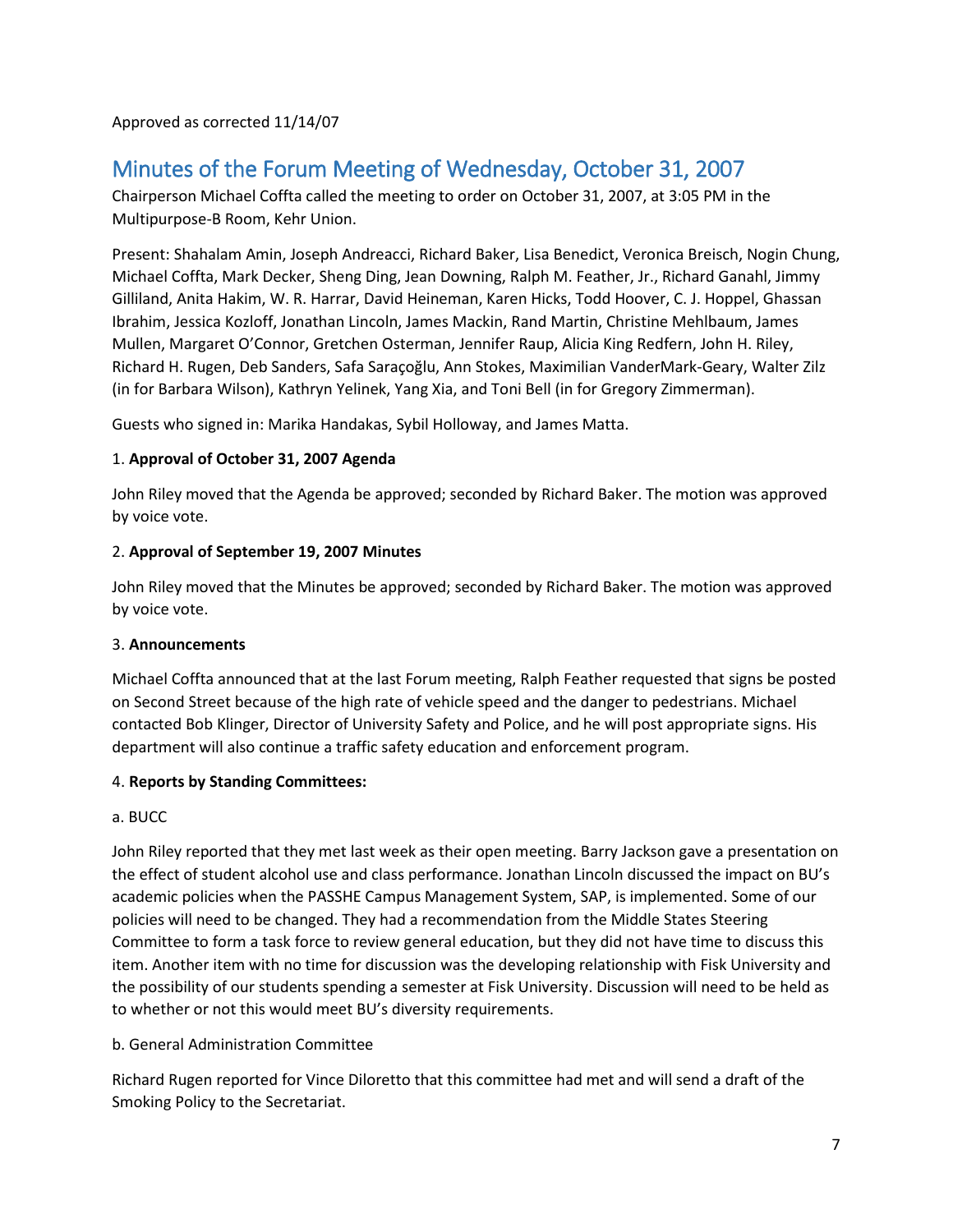# c. Planning and Budget

Jonathan Lincoln reported for James Mackin that this committee had met, and they had a Board of Governors' budget report from Dr. Rugen and Dr. Kozloff. They had presented and explained BU's budget process to the Board of Governor's Finance Committee. BU has a strong fund balance that is

designated to projects. They received 5-year program summaries for review. They discussed action plan funding and strategic plans.

# d. Student Life

Jen Raup reported that they had met on October 23. The Student Code of Conduct is in its final draft stages to be sent to the Secretariat. Their next meeting is November 6.

# e. Middle States Steering Committee

Richard Baker reported that this committee has not met but the working groups have been meeting. He asked members to respond fully if contacted by any of the working groups. This is the time to provide information so that there are no surprises later on.

# 5. **Protests on Campus**

Michael Coffta led a discussion about the recent protest on campus by the group, Repent America. He stated that BU students conducted themselves very well, showed restraint, and did not over-react. The University Police were to be commended on performing their job very well. Bob Klinger stated that they are to provide for the safety of both sides to insure free speech and First Amendment Rights. Any group has the right to demonstrate and express their right of free speech. They do not have the right to be violent, pose a danger, nor interfere with the operation of the university. Members discussed freedom of expression and notification when, if known, protest groups will be on campus.

#### 6. **Performance and Accountability**

President Kozloff stated that as a part of the cycle of institutional effectiveness, they are required to bring data reports to different groups, such as the Forum. She discussed the system accountability plan and how the university did in certain performance measures. Performance is measured in three areas: baseline, benchmarks, and system performance target. With this system, one of our sister institutions has to lose in order for someone to gain. BU will receive more than \$2.8 million in performance funding. Provost Mackin explained the full accountability matrix that contributes to performance funding. BU is number eight overall as compared to our sister institutions, which is down a little from last year. We are number two on the list in retention and graduation rates, and number four in faculty productivity. The Board of Governors can seek improvement in institutions by regulation or incentive. With performance funding, some institutions have improved.

# 7. **Open Forum**

Dr. Steven Cohen explained that when he retires he will lose his email account and asked if something could be done to prevent this from happening. President Kozloff explained that according to Chief Counsel this is Commonwealth property that BU cannot give away. She recommended that he secure an alumni email account in order to maintain his university relationships, as she has done in preparation for her retirement.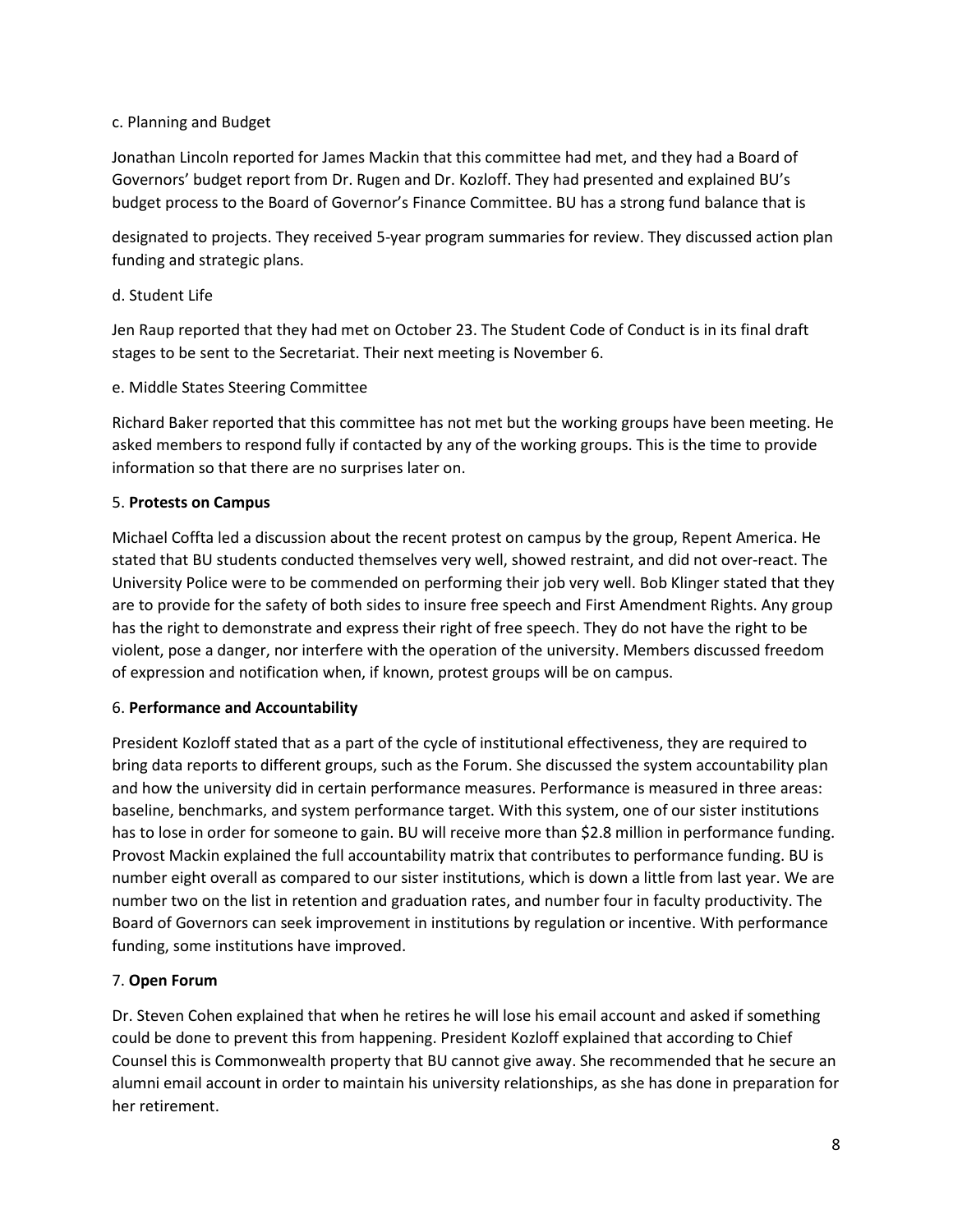Provost Mackin announced that they have made changes to the Summer Calendar for a number of reasons and this has been discussed with BUCC and Department Chairs. There will now be one less sixweek session and the calendar will start one week earlier. This will free up classroom space, will encourage growth in enrollment, and will make payroll much more efficient. There is an overlap for teachers who are still teaching in schools of three weeks rather than the two weeks with past schedules. President Kozloff had asked Dr. Mackin to simplify our Summer Calendar. This request was made after she attended a meeting with sister universities that revealed that BU's Summer Calendar was very complex in comparison with the other universities.

Michael Coffta thanked the delegates and the alternates that attended for them today.

# 8. **Adjournment**

John Riley moved that the meeting be adjourned; seconded by Richard Baker. The meeting was adjourned at 4:11 PM by consensus.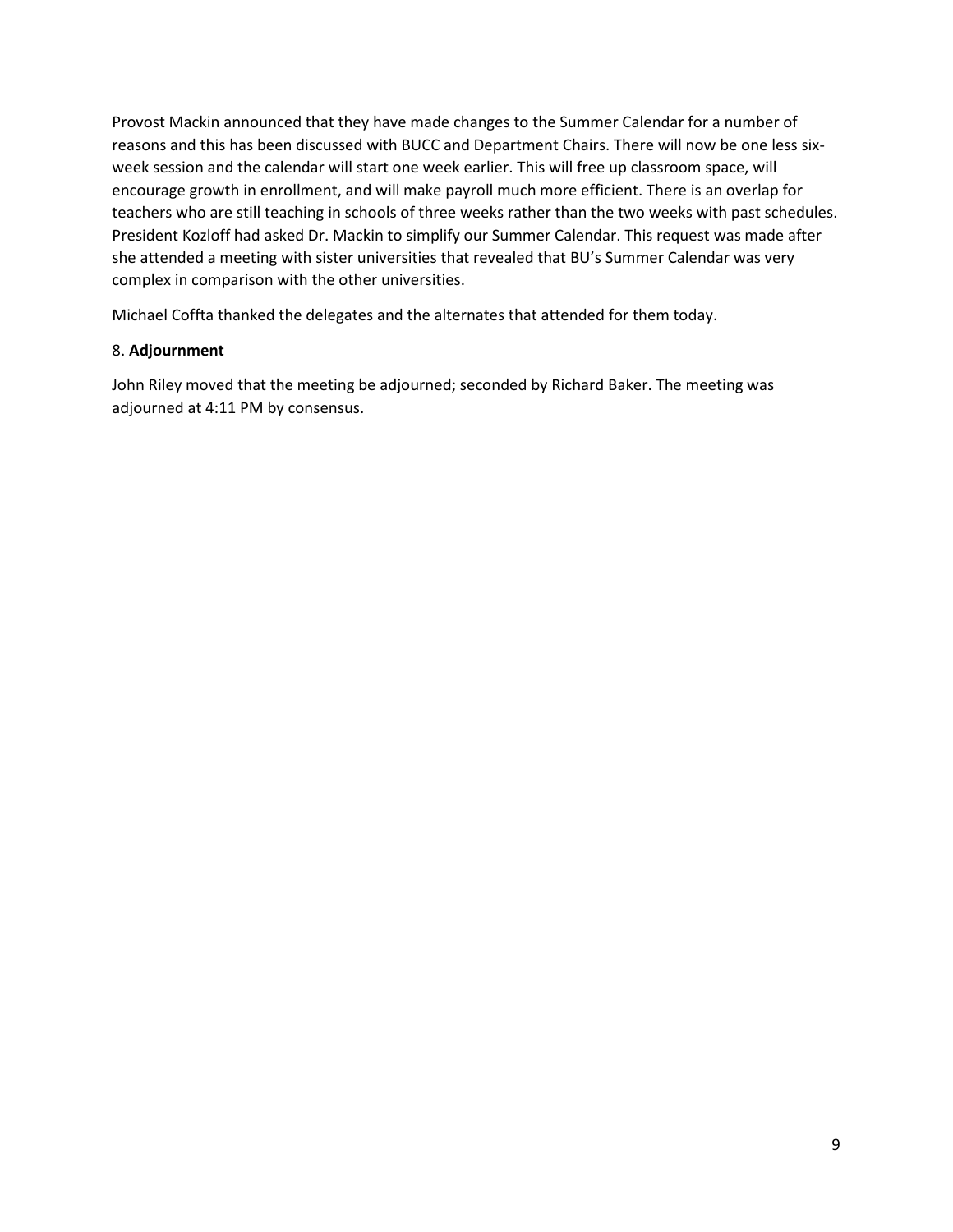Approved 1/30/2008

# <span id="page-9-0"></span>Minutes of the Forum Meeting of Wednesday, November 14, 2007

Chairperson Michael Coffta called the meeting to order on November 14, 2007, at 3:05 PM in the Multipurpose-B Room, Kehr Union.

Present: Tim McConnell (in for Joseph Andreacci), Richard Baker, Christopher Bevan, Nogin Chung, Drew Coles, Jackie Davie, Mark Decker, Vincent Diloretto, Jim Brown (in for James Ermatinger), Michael Coffta, Ralph M. Feather, Jr., Richard Ganahl, Jimmy Gilliland, W. R. Harrar, Nicole Defenbaugh (in for David Heineman), Todd Hoover, C. J. Hoppel, Ghassan Ibrahim, Jessica Kozloff, James Mackin, Dianne Mark, Rand Martin, Christine Mehlbaum, Margaret O'Connor, Gretchen Osterman, Timothy L. Phillips, Jennifer Raup, Alicia King Redfern, John H. Riley, Richard H. Rugen, Safa Saraçoğlu, Luke Springman, Deb Sanders, Ann Stokes, Barbara Wilson, Kathryn Yelinek, and Gregory Zimmerman.

Guests who signed in: Harrison Henne, Sybil Holloway, Adam Kocher, Jeff Long, and James Matta.

# 1. **Approval of November 14, 2007 Agenda**

John Riley moved that the Agenda be approved; seconded by Richard Baker. The motion was approved by voice vote.

# 2. **Approval of October 31, 2007 Minutes**

John Riley moved that the Minutes as amended be approved; seconded by Todd Hoover. The motion was approved by voice vote.

#### 3. **Announcements**

M. Coffta updated the Forum on the progress of posting traffic signs on East Second St. near Elwell Hall. M. Coffta spoke to Bob Klinger, who indicated that small but conspicuous signs, like the ones on Main St. in Bloomsburg, would be positioned soon.

He was also pleased to announce that Ethan Krupp, Communication Studies, has agreed to set up a web page for the Forum. It will include minutes and all related Forum documents.

# 4. **Reports by Standing Committees:**

#### a. BUCC

John Riley reported that they met November 7. New courses approved for recommendation to the Provost were from the following Departments: Early Childhood Education and Elementary Education, Audiology and Speech Pathology, and Exercise Science and Athletics. In addition, they recommended the development of a Minor in Chinese for the Department of Languages and Cultures, and gave approval of a concept, M.Ed. in School-Based Speech-Language Pathology, for the Department of Audiology and Speech Pathology. They approved changes for the Department of Business Education and Business Information Systems. They did not approve the policy on Class Attendance. Jonathan Lincoln will continue revising the policy to clarify student responsibilities. They briefly discussed the General Education Task Force.

b. General Administration Committee